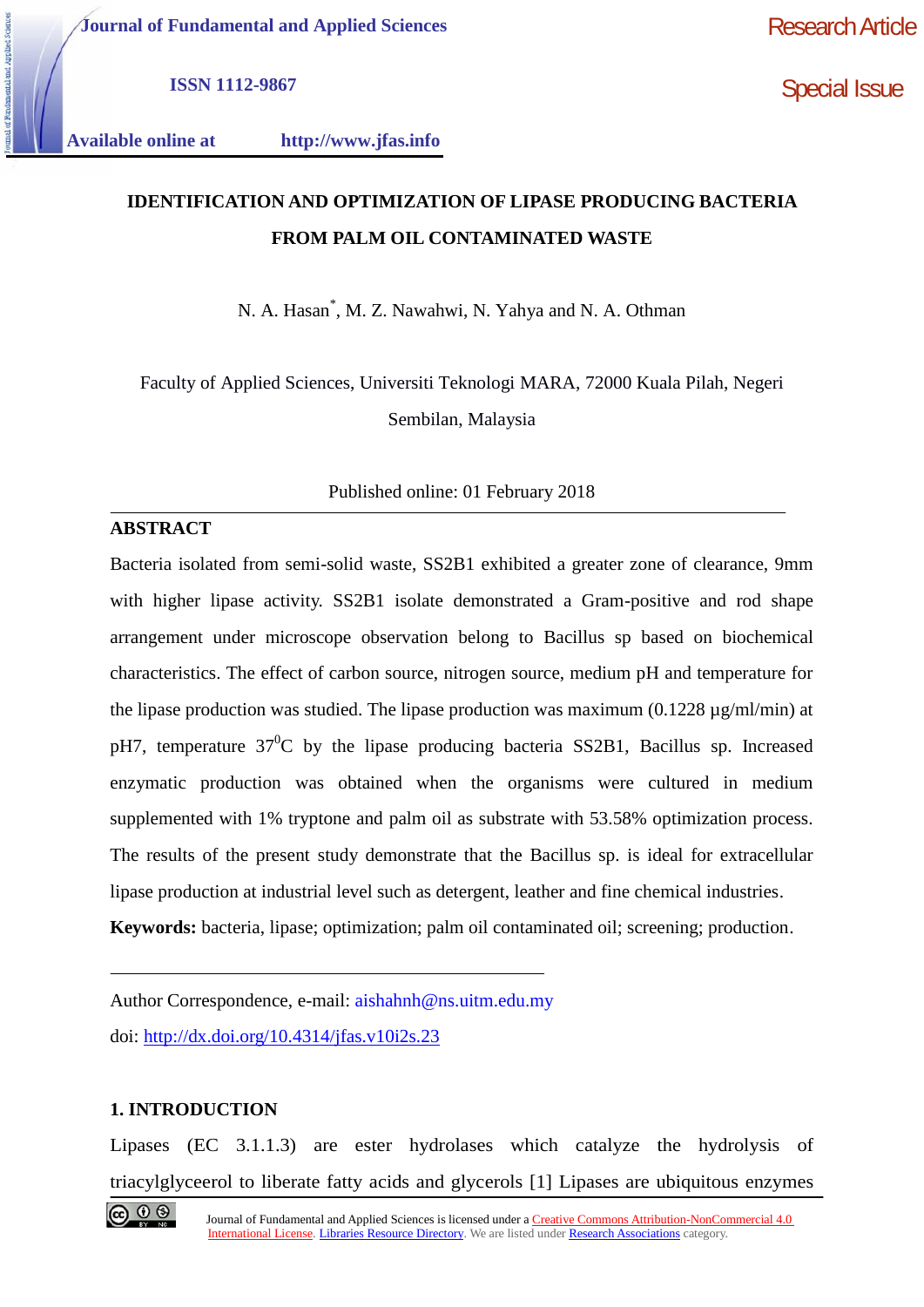and currently attracting an enormous attention widely used enzyme in biotechnological applications such as food, detergent, cosmetic, organic synthesis and pharmaceutical industries [2]. Lipase-producing microorganisms have been found in diverse habitats such as industrial wastes, vegetable oil processing factories, dairies, soil contaminated with oil, oilseeds and decaying food, compost heaps, coal tips and hot springs [3]. Lipase are produced by many microorganisms include bacteria, fungi, yeasts and actinomyces.

Microbial lipases have gained special industrial attention due to their selectivity, great variety of catalytic activities, easy to manipulate genetically and capable of rapid growth on inexpensive media [4]. Microbial enzymes are also more stable, convenient and safer than animal and plant enzymes [5]. Generally, bacterial lipases are glycoproteins but some extracellular bacterial lipases are lipoproteins [6]. Previous study had reported the siolation of extracellular lipase from various type of bacterial species, including *Bacillus sp.* and *Pseudomonas sp.* [7-8]. Among them, *Pseudomonas sp.* is gained particular attention due to the first studied and used in biotechnological production but also because of their involvement in bacterial pathogenesis [9].

A simple and reliable method for detecting lipase activity in microorganisms has been described such as the uses of surfactant Tween 80 in a solid medium to identify a lipolytic activity. The formation of opaque zones around the colonies is an indication of lipase production by the organisms. The production of extracellular lipases from bacteria is greatly influenced by medium composition especially carbon and nitrogen sources besides physicochemical factors such as temperature, PH and dissolved oxygen [5]. Considering the importance of lipase enzyme, lipase producing bacteria have been identified and optimized in the present study from palm oil contaminated soil samples.

#### **2. METHODOLOGY**

#### **2.1. Collection of Soil Sample**

Soil samples were obtained from the contaminated soil from a palm industry, Koh Foh Sime Darby Plantation in Bahau, Negeri Sembilan. Three types of samples were collected; solid waste (processed in steam and turibines), semi solid waste (pool) and liquid (treated anaerobic pool for daily consumption).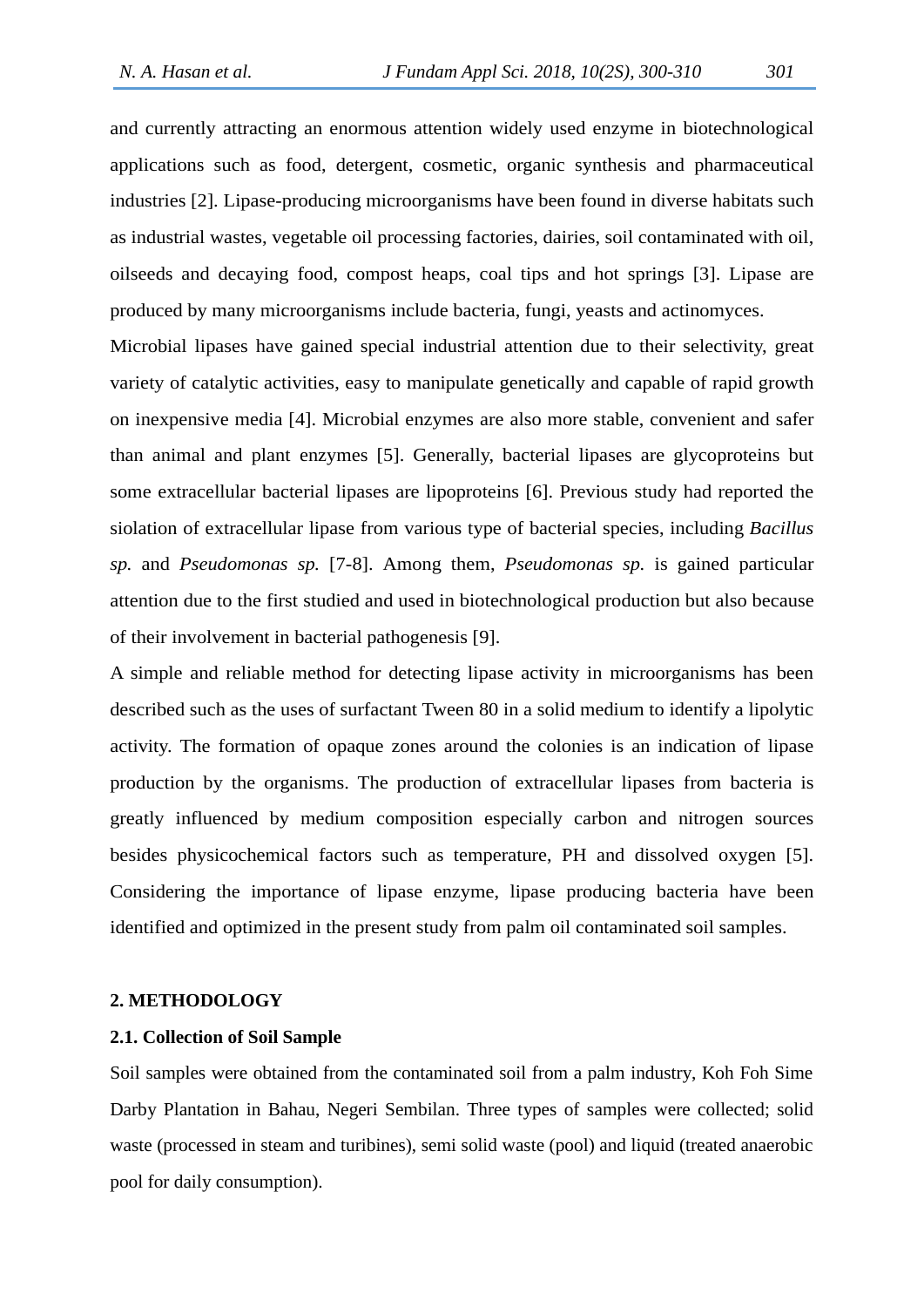#### **2.2. Isolation of Lipase Producers**

A serial dilution was carried out to the soil samples and were plated on Nutrient Agar (NA) and incubated at 37°C for 24, 48 and 72 hours. They were aseptically subculturing and subjected to phenotypic characterization based on morphological, biochemical and physiological characters according to Bergeys Manual of Systematic Bacteriology.

## **2.3. Screening for Lipase Activity by Tributyrin Clearing Zone (TCZ)**

Lipolytic activity was screened on predominant bacteria isolated in the nutrient agar plate. Tween 80 was used a substrate and lipolysis is observed directly by changes in the appearance of the substrate, which are emulsified mechanically in various growth media and poured into a petri dish. Lipase production is indicated by the formation of clear halos around the colonies grown on tween 80 containing agar plates.

#### **2.4. Lipase Assay**

The lipase activity in the supernatant was determined by the titrimetric method. The composition of production medium used in this study was:  $(\% w/v)$  peptone 0.2; NH<sub>4</sub>H<sub>2</sub>PO<sub>4</sub> 0.1; NaCl 0.25; MgSO<sub>4</sub>•7H<sub>2</sub>O 0.04; CaCl<sub>2</sub>.2H<sub>2</sub>O 0.04; olive oil 2.0 (v/v); pH 7.0; 1-2 drops Tween 80 as emulsifier. Fatty acids were extracted by adding acetone: ethanol reagent (1:1). Amount of fatty acids liberated were estimated by using universal indicator with 0.05M NaOH. One unit of lipase activity is defined as the amount of enzyme that liberated 1µmol FFA in 1min at 37°C. The bacterial isolate that produced maximum lipase was selected for further work.

#### **2.5. Optimization of Fermentation Conditions**

#### **2.5.1. Effect of Carbon Source**

Effect of carbon source on the lipase production was analyzed by replacing the olive oil with different carbon sources palm oil, ghee oil, coconut oil, groundnut oil, sunflower oil and mustard oil at a concentration of (1% w/v) were added into the production medium in 500 ml Erlenmeyer flasks containing 100 ml of liquid medium on a rotary shaker (150 rpm) and incubated at 36°C for 24 hours and the enzyme was assayed.

#### **2.5.2. Effect of Nitrogen Sources**

Effect of nitrogen sources on the lipase production was studied by replacing the nitrogen source with yeast extract, NaNO<sub>3</sub>, tryptone and peptone at a final concentration of 1% (w/v) were added to the medium and incubated at 36°C for 24 hours in a rotary shaker (150 rpm).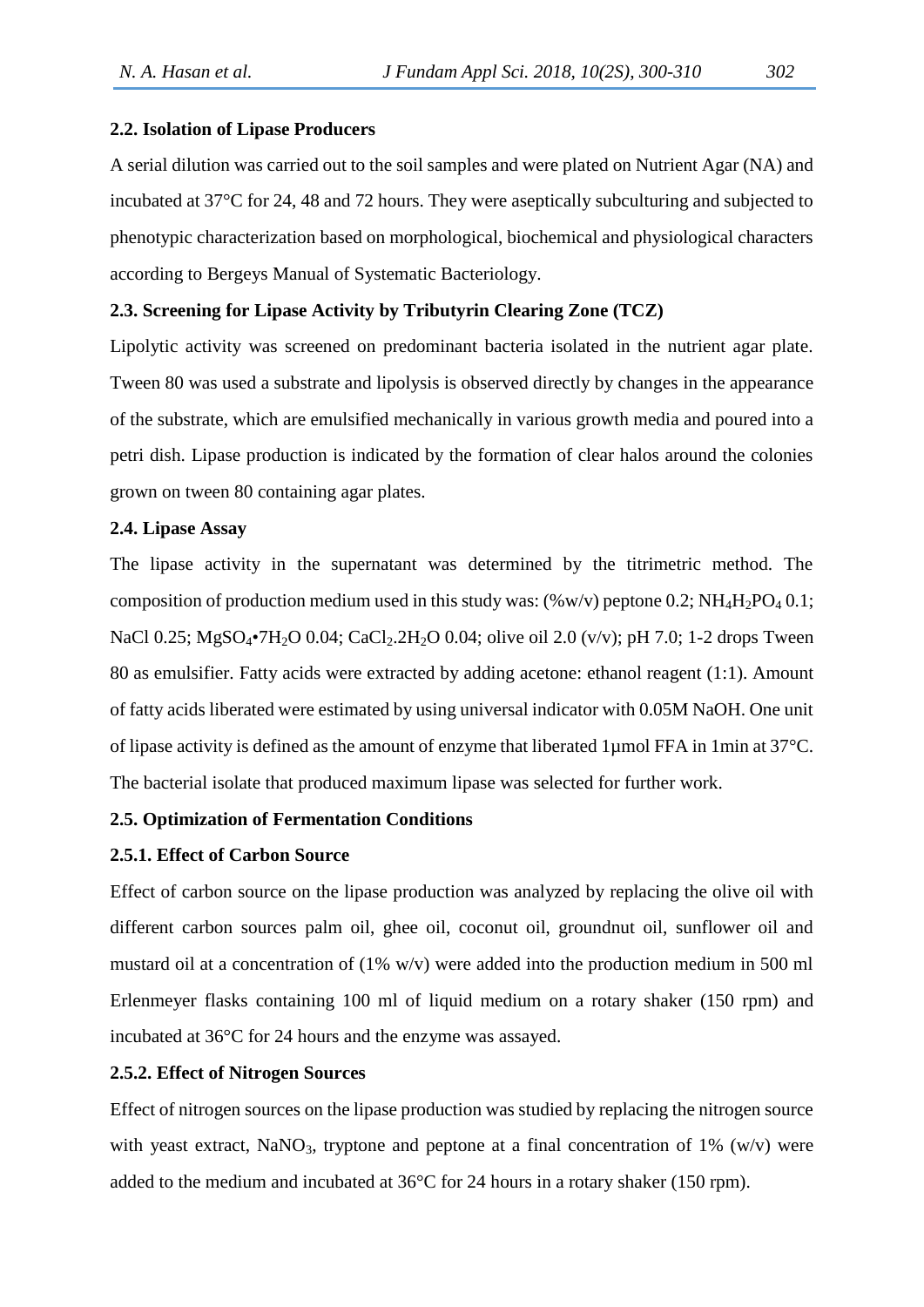# **2.5.3. Effect of the Medium pH and Incubation Temperature**

The effect of pH and temperature of the fermentation medium for lipase production was performed by varying pH of the medium from 1, 4, 7, 10 and 13 whereas the other parameters were unaltered. For selection of optimum temperature for the production of lipases, the temperatures varying from 4°C, 25°C, 37°C, 48°C and 60°C were selected by keeping the remaining parameters same.

#### **2.5.4. Data Analysis**

Data were analyzed by computed all the calculation obtained from triplicate titration. Graph was plotted based on the result obtained.

#### **3. RESULTS AND DISCUSSION**

Industrial demands for a new source of lipase with different enzymatic characteristics that could create novel applications, stimulate the isolation and selection of new strains of lipolytic microorganisms. In the present study, we aimed to isolate, screen and identified lipase-producing bacteria from three types of palm oil contaminated wastes. Palm oil contaminated wastes had been selected due to the potential of their environmental conditions that rich of lipid which suitable habitat for lipid degrading bacteria.

A total of seven bacterial isolates were obtained from different palm oil contaminated wastes. Among them, semi-solid sample demonstrated the highest bacterial isolated with 37.5% frequency isolation. Based on the morphological and biochemical characteristic, all bacterial isolates demonstrated Gram positive characteristic when observed under microscopic analysis. Among them, five bacterial isolates showed a rod shape while one isolate demonstrated a cocci shape in bunches. Bacillus sp. was the most identified bacteria isolated from the three type of palm oil contaminated waste. Staphylococcus sp. is the only bacteria identified in semi solid waste. Present study showed a similar finding with the study made by [10-12], which found Staphylococcus and Bacillus in majority of bacterial isolate in oil contaminated soil. Lipolytic activity was further screened and characterized by the formation of opaque zones around the colonies as an indication of lipase production by the organisms. Screening of lipase producers on agar plates frequently done by using tributyrin as a substrate [13]. However, other version of this methods have been reported by [14] using Tween 80. SS2B1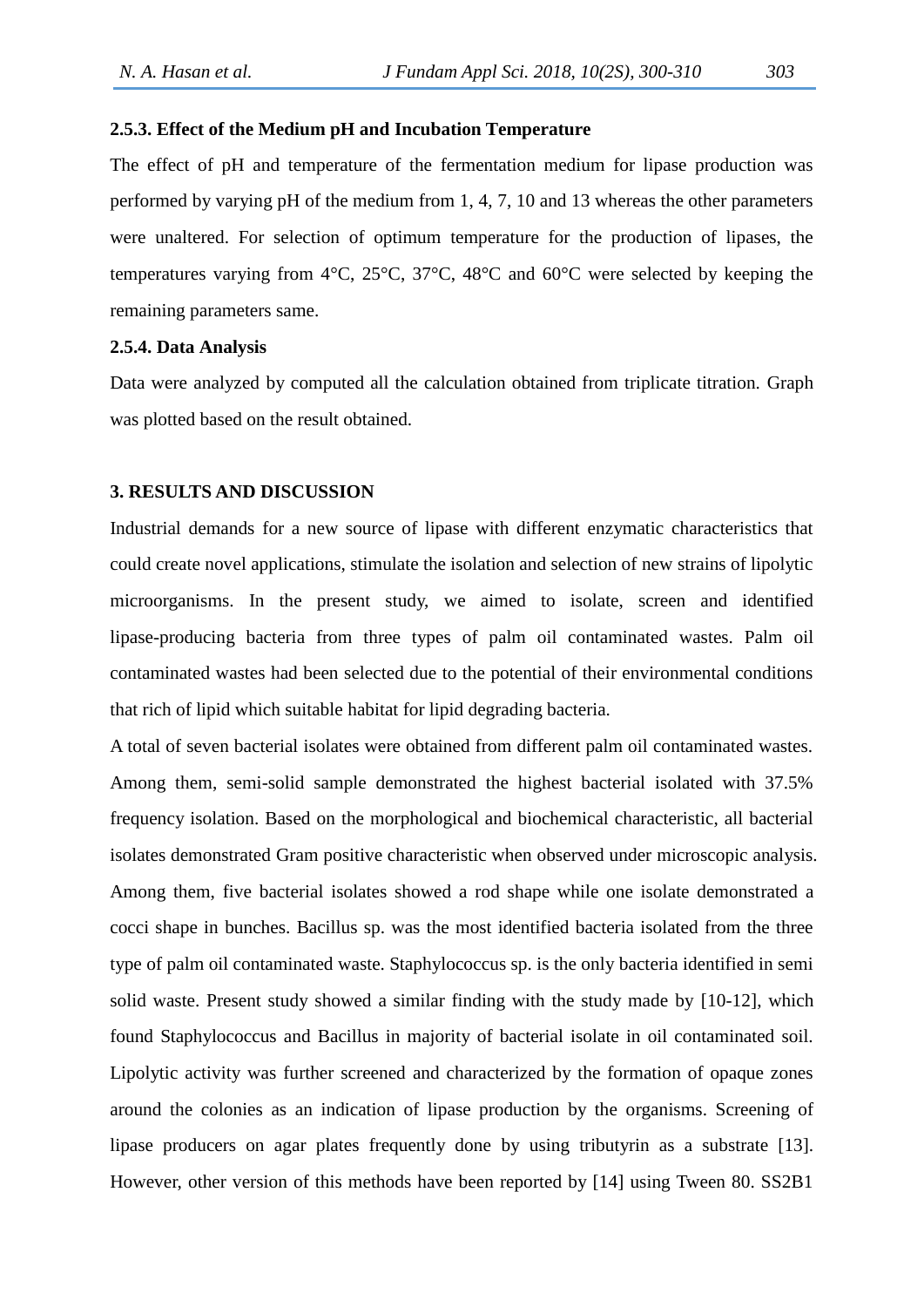isolated was demonstrated the highest diameter of halozone with 9mm compared to others isolates. This bacterial isolate was further used to determine the optimization of lipase activity.

**Table 1.** Morphological identification and biochemical reaction of isolate from three palm oil contaminated sample

| <b>Sample</b>  | <b>Solid</b>     |                  | Semi-Solid                         |                          |                  | Liquid           |                          |
|----------------|------------------|------------------|------------------------------------|--------------------------|------------------|------------------|--------------------------|
| <b>Isolate</b> | <b>S1B1</b>      | <b>S2B2</b>      | <b>SS2B1</b>                       | <b>SS2B2</b>             | <b>SS1B3</b>     | L1B1             | L2B2                     |
| Cultural       | White,           | Dull,            | Golden yellow,                     | Whitish,                 | White,           | Dull,            | White,                   |
| characteristic | irregular        | irregular        | circular, large,                   | irregular                | large            | large            | wavy                     |
|                | colonies,        | shape,           | opaque,                            | shape,                   | shape,           | shape,           | margin,                  |
|                | raised,          | wavy             | convex smooth                      | dry                      | umbonate,        | undulate         | rough                    |
|                | dry              | margin,          | and shiny.                         | texture                  | dry              | margin,          | texture,                 |
|                |                  | rough            |                                    | and                      | texture          | dry              | irregular                |
|                |                  | texture          |                                    | wavy                     |                  | texture          | shape                    |
|                |                  |                  |                                    | margin                   |                  |                  |                          |
| Gram           | $\boldsymbol{+}$ | $\boldsymbol{+}$ | $\boldsymbol{+}$                   | $\boldsymbol{+}$         | $\boldsymbol{+}$ | $\boldsymbol{+}$ | $\boldsymbol{+}$         |
| reaction       |                  |                  |                                    |                          |                  |                  |                          |
|                |                  |                  | <b>Biochemical Characteristics</b> |                          |                  |                  |                          |
| Indole (I)     | ÷,               |                  | $\overline{\phantom{0}}$           | $\overline{\phantom{0}}$ |                  |                  |                          |
| Methyl red     |                  |                  | $\boldsymbol{+}$                   |                          |                  |                  | $\overline{\phantom{a}}$ |
| (M)            |                  |                  |                                    |                          |                  |                  |                          |
| <b>Voges</b>   | $\boldsymbol{+}$ | $\boldsymbol{+}$ | $\boldsymbol{+}$                   |                          | $\boldsymbol{+}$ | $\boldsymbol{+}$ | $^{+}$                   |
| Proskauer      |                  |                  |                                    |                          |                  |                  |                          |
| (VP)           |                  |                  |                                    |                          |                  |                  |                          |
| Citrate $(C)$  | $\boldsymbol{+}$ | $\boldsymbol{+}$ |                                    | $\boldsymbol{+}$         | $\boldsymbol{+}$ | $\boldsymbol{+}$ |                          |
| Halo zone      | 3mm              | 2mm              | 4mm                                | 9mm                      | 4mm              | 3mm              | 4mm                      |
| Expected       | <b>Bacillus</b>  | <b>Bacillus</b>  | Staphylococcus                     | <b>Bacillus</b>          | <b>Bacillus</b>  | <b>Bacillus</b>  | <b>Bacillus</b>          |
| bacteria       | sp.              | sp.              | sp.                                | sp.                      | sp.              | sp.              | sp.                      |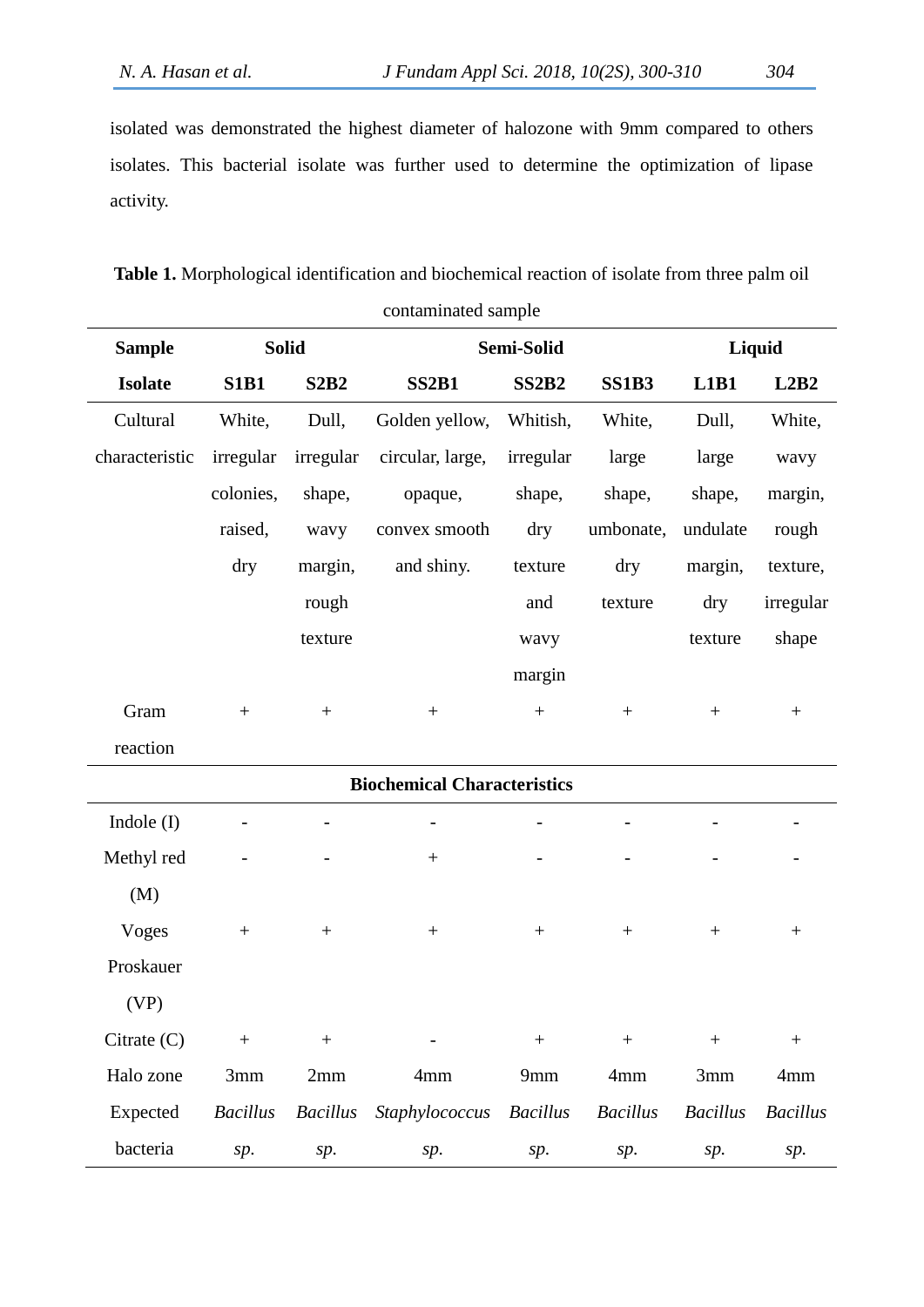



Both amount and type of carbon sources can influence the yield of lipase production. Various types of carbon sources including corn, starch, glucose and molasses are commonly used as growth substrate to produce enzymes by fermentation [15]. However, carbon catabolite regulation (CCR) in microbial system will catabolize the best carbon sources (the one which most rapidly supplies carbon and energy for growth [16]. In this study, isolated Bacillus sp has maximum lipase yield in palm oil (0.168µg/ml/min) among various carbon sources. Palm oil contains an equal amount of saturated and unsaturated fats with mixture of triglycerides, monoglycerides, diglycerides and free fatty acids. In [17] reported that majority of fatty acids found in palm oil (myristic, palmitic, stearic, oleic and linoleic acid) were the mostly favarouble for lipase hydrolysis. Result was aligning with [18] who found palm oil is the best carbon sources for isolated Staphylococcus sp.



**Fig.2.** Effect of nitrogen sources on lipase activity

Organic nitrogen source is well known to affect enzyme synthesis since it can supply amino acids and many cell growth factors which needed for cell metabolism and protein synthesis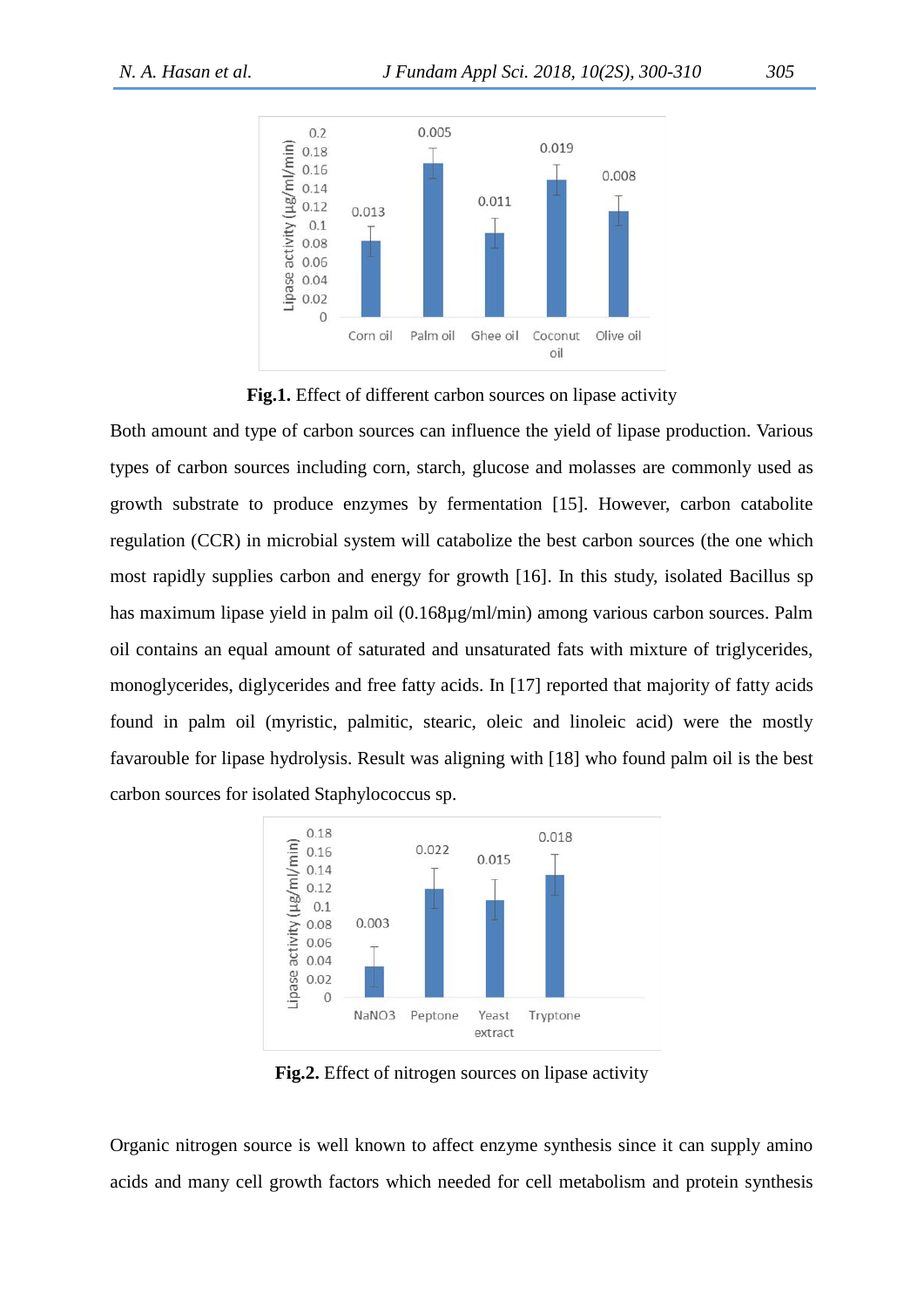[19]. Bacterial strains were grown in growth medium with various organic nitrogen sources in order to determine the effect on lipase production. Highest levels of lipase activity and bacterial growth were detected (0.135µg/ml/min) when growth medium supplemented with tryptone. A similar result reported that tryptone was the best nitrogen source for lipase production by Burkholderia sp. [20]. However, a study by [21] on enzyme activities by Bacillus sp. demonstrated the lipase activity were highest produced when only there is a combination of yeast extract and tryptone as nitrogen sources.



**Fig.3.** Effect of various pH values in lipase activity

Optimum activity of enzymes is pH dependent and varies from one enzyme to another. The pH of the environment influences the growth of organisms to a greater extent. The effect of pH is caused by protonation or deprotonation of one of the participant molecules in one or more of the reaction steps [22]. The results on the effect of medium pH on the tested organism indicated that the lipase production were maximum  $(0.012\mu g/ml/min)$  at pH 7 and found to be less at pH 1, 4, 10 and 13 respectively. In [23-24] revealed a similar result which demonstrated a highest lipase activity at pH 7 by using Bacillus and Pseudomonas sp. Another finding also recorded lipase activity was maximum in Pseudomonas aerogionosa and Bacillus licheniformis between pH 7 to 10 [25-26].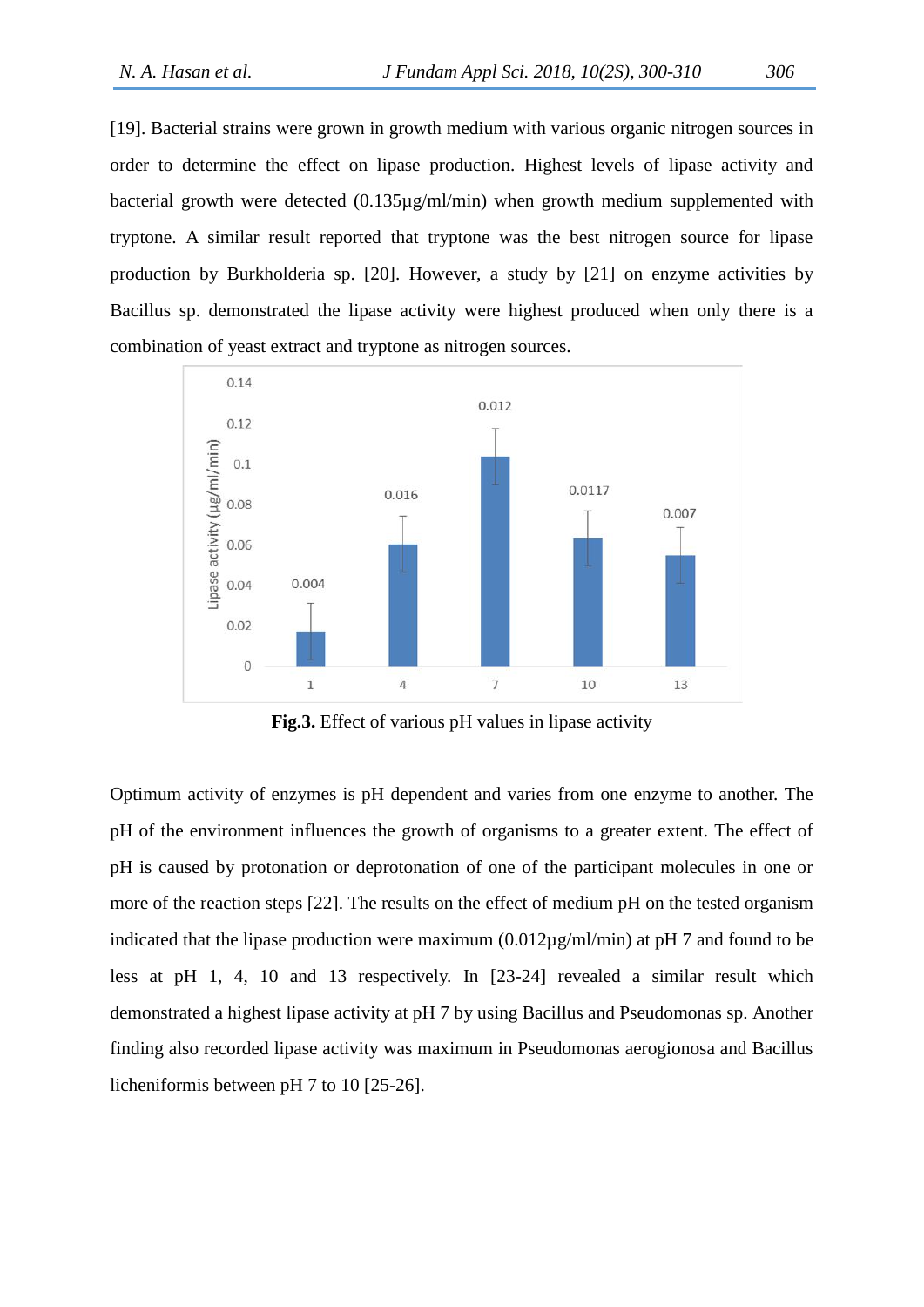

**Fig.4.** Effect of various temperature values in lipase activity

Temperature is a critical parameter that has to be controlled, it varies from organism to organism and it influences secretion of extra cellular enzymes. Effect of temperature on lipase activity was evaluated by assaying lipase activity at different temperature levels  $(4-72^{\circ}C)$ . The lipase activity of was high 0.1228µg/ml/min at 37ºC (Fig. 4) from SS2B1 when grown at the medium temperature of at the optimum pH of 7.0, but it has been found less at incubation temperature 4ºC, 60ºC and 72ºC. Results align with [27] whom reported that Pseudomonas aeruginosa showed enhanced lipase activity at incubation temperature  $35^{\circ}$ C to  $40^{\circ}$ C. In contrast with the study done by [28] shown that bacterial lipase used in his study favor slightly higher temperature and recorded highest enzyme activity at  $50^{\circ}$ C. Study showed that bacteria SS2B1 can tolerate a wide range of temperature and still survive and produce lipase activity.

#### **4. CONCLUSION**

Present study showed one lipase producing bacteria isolated from palm oil contaminated wastes. Isolate SS2B1 identified as Bacillus sp. demonstrated the maximum activity of lipase and the optimum activity were produced in the mixture of minimal media supplied with palm oil and trytone at 37°C and pH of 7.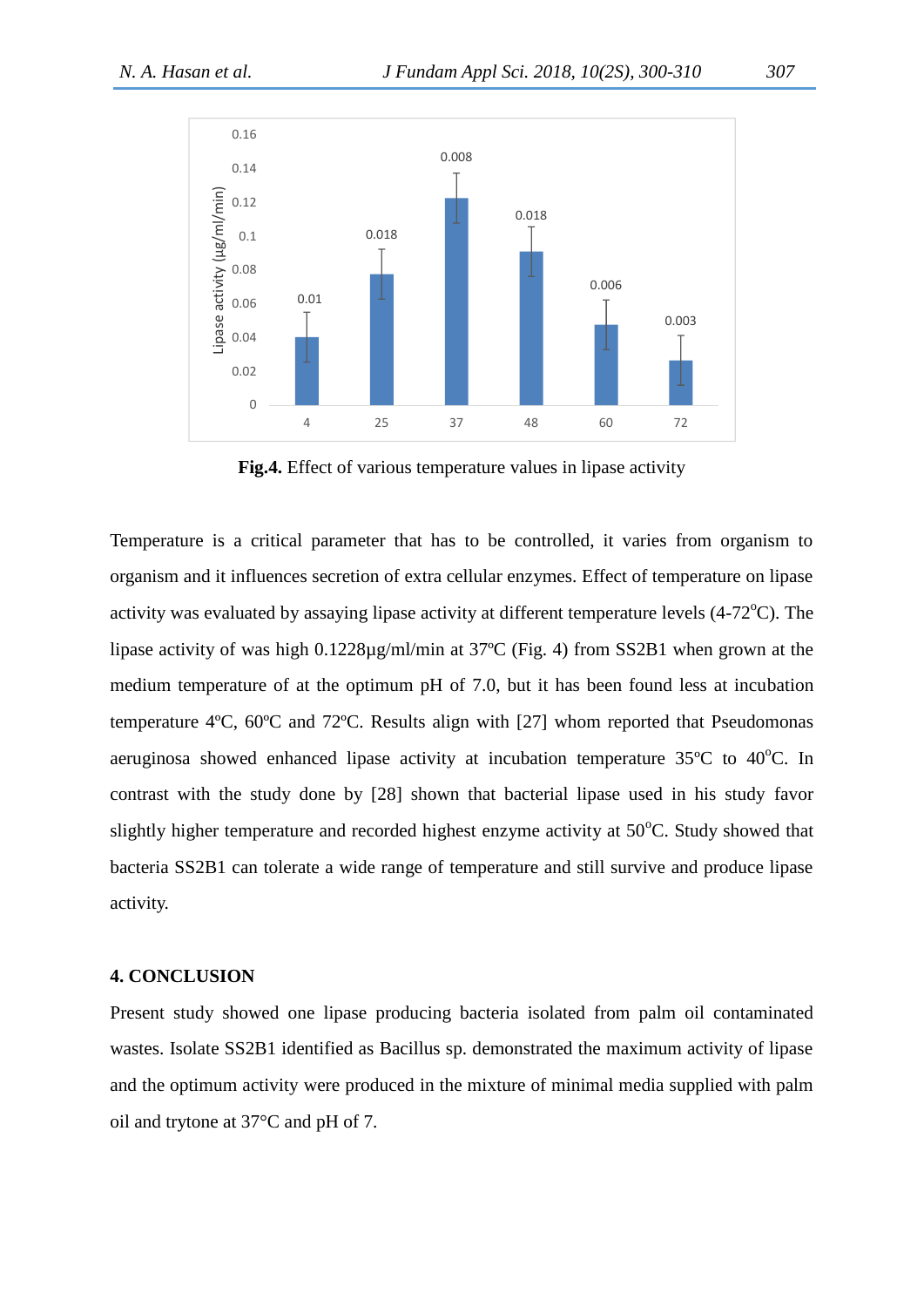## **5. ACKNOWLEDGEMENTS**

This research was supported/partially supported by Universiti Teknologi MARA. We thank Sime Darby Plantation Sdn Bhd who provided the sample.

#### **6. REFERENCES**

[1] Sharma R, Chisti Y, Banerjee U C. Production, purification, characterization, and applications of lipases. Biotechnology Advances, 2001, 19(8):627-662

[2] Maytham A A, Hanaa J J A. Isolation and identification of lipase producing bacteria from oil-contaminant soil. Journal of Biology, Agriculture and Healthcare, 2016, 6(20): 1-7

[3] Mobarak-Qamsari E, Kasra-Kermanshahi R, Moosavi-Nejad Z. Isolation and identification of a novel, lipase-producing bacterium, Pseudomnas aeruginosa KM110. Iranian Journal of Microbiology, 2011, 3(2):92-98

[4] Jinyong Y. Integrated lipase production and in situ biodiesel synthesis in a recombinant Pichipastot is yeast: An efficient dual biocatalytic system composed of cell catalysts. Biotechnology for Biofuels, 2014, 3(2):7-14

[5] Veerapagu M, Narayanan A S, Ponmurugan K, Jeya K R. Screening, selection identification production and optimization of bacterial lipase from oil spilled soil. Asian Journal of Pharmaceutical and Clinical Research, 2013, 6(3):62-67

[6] Abdul-Hammid A.M, Khedeer M K, Forman MS. Production and purification of lipase from Pseudomonasecepacia and study some effected conditions on production, Diyala Agricultural Sciences Journal, 2013, 5(2):5-12

[7] Bouaziz A H, Horchani N B, Salem Y, Gargouri A S. Expression, purification of a novel alkaline staphylococcus xylosus lipase acting at high temperature. Biochemical Engineering Journal, 2011, 54(3):93-102

[8] Sagar K, Bashir Y, Phukan M M, Konwar B K. Isolation of lipolytic bacteria from waste contaminated soil: A study with regard to process optimization for lipase. International Journal of Scientific Technology Research, 2013. 2(3):12-17

[9] Kulkarni N, Gadre R V. Production and properties of an alkaline, thermophilic lipase from Pseudomonas fluorescens NS2W. Journal Industry Food Microbiology, 2002, 28(6):344-348

[10] Shukla B N, Desai P V. Isolation, characterization and optimization of lipase producing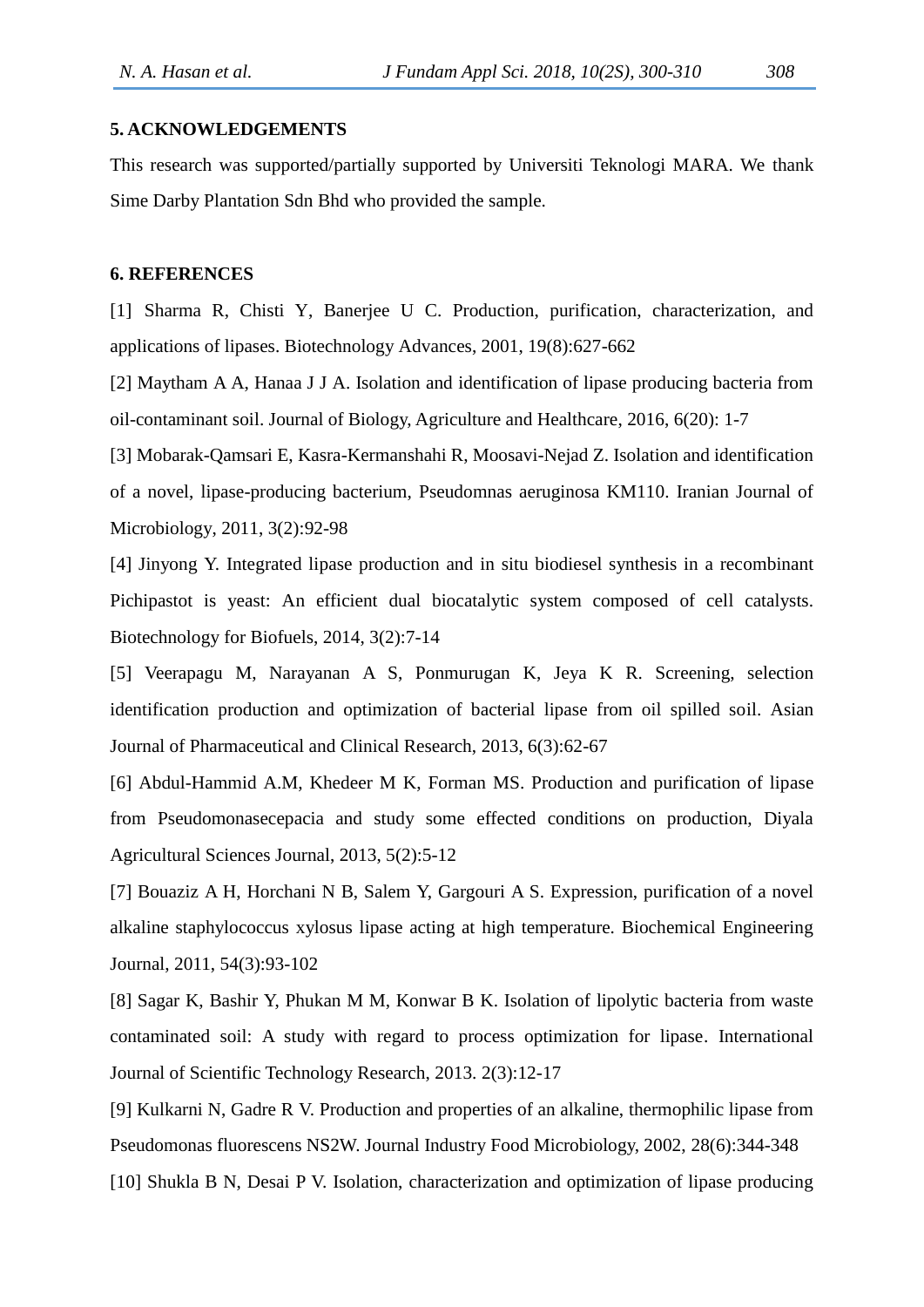pseudomonas sp. from oil contaminated sites. International Journal Current Microbiology Application Science, 2016, 5(5):902-909

[11] Mehta A, Kumar R, Gupta R. Isolation of lipase producing thermophilic bacteria: Optimization of production and reaction conditions for lipase from Geobacillus sp. Acta Microbiol Immunology, 2012, 59(4):435-450

[12] Pallavi P, Ravikumar T, Ram R S. Isolation and characterization of lipase producing bacteria for biodegradation of oil contamination. International Journal of Current Research and Academic Review, 2016, 3(8):56-66

[13] Cardenas J, Alvarez E, de Castro-Alvarez M S, SanchezMontero J M, Valmaseda M, Elson S W, Sinisterra J V. Screening and catalytic activity in organic synthesis of novel fungal and yeast lipases. Journal Molecular Catalysis Biology: Enzyme, 2001, 14(4):111-123

[14] Bajwa K, Bishnoi N R. Screening, characterization and optimization of lipase producing bacillus sp. Isolated from petroleum hydrocarbons contaminated site. Journal of Environmental Research and Development, 2015, 10(2):324-330

[15] Ahmad Z. Isolation and characterization of lipase-producing bacteria from palm oil contaminated waste and its application for methyl ester synthesis. Master thesis, Hat Yai: Prince-Songkhla University, 2007

[16] Saxena R K, Sheoran A, Giri B, Davidson W S. Purification strategies for microbial lipases. Journal Microbial Methods, 2003, 52 (1):1-18

[17] Ramachandran S, Singh S K, Larroche C, Soccol C R, Pandey A. Oil cakes and their biotechnological applications-A review. Bioresource Technology, 2007, 98(10):2000-2009

[18] Sirisha E M, Lakshmi N, Rajasekar N. Isolation and optimization of lipase producing bacteria from oil contaminated soils. Advances in Biological Research, 2010, 4(5):249-252

[19] Iftikhar T, Niaz M, Jabeen R, Haq I U. Purification and characterization of extracellular lipase. Pakistan Journal Botany, 2011, 43(3):1541-1545

[20] Gupta N, Shai V, Gupta R. Alkaline lipase from a novel strain Burkholderia multivorans: Statistical medium optimization and production in a bioreactor. Process Biochemistry, 2007, 42(2):518-526

[21] Kanjanacumon K G., Ahmed I M, Mahir M M. Effect of some factors on lipase production by Bacillus cereus isolated from diesel fuel polluted soil. International Journal of